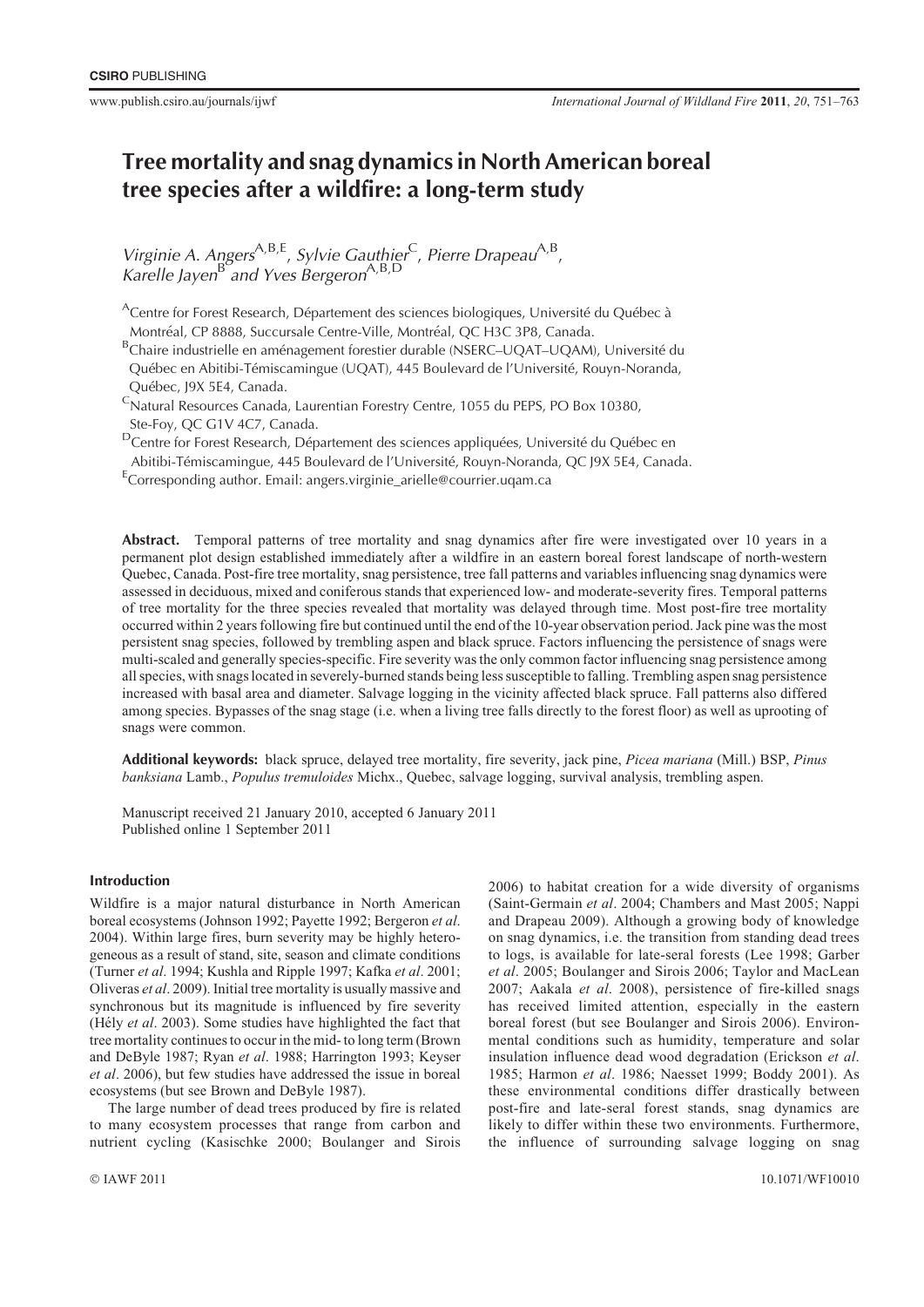dynamics of unsalvaged stands has only rarely been assessed (Russell *et al*. 2006).

In this study, we documented the fate of living and dead trees after a wildfire using a study design with permanent plots that offered a unique opportunity to follow simultaneously post-fire tree mortality and snag dynamics over a long period (10 years). First, we examined tree mortality at the stand scale with the specific objective of determining if and how temporal mortality patterns are related to stand composition and fire severity. Then, we analysed snag dynamics for three species: trembling aspen (*Populus tremuloides* Michx.), jack pine (*Pinus banksiana* Lamb.) and black spruce (*Picea mariana* [Mill.] BSP). For each tree species, our specific objectives were to: (1) generate survival curves of snags after fire; (2) quantify the effect of tree-, stand- and landscape-level explanatory variables on snag persistence; and (3) establish fall patterns, i.e. the different paths a tree may take from standing to lying on the forest floor.

## Methods

## Study area

Sampling was conducted in an area where a wildfire covering 12 557 ha occurred in June 1997 near Val-Paradis, northwestern Quebec, Canada (49°09'N, 79°26'W). Lowland areas are covered by clay deposits originating from the proglacial Lake Barlow (Vincent and Hardy 1977) whereas tills and sandy fluvio-glacial deposits dominate uplands (Tremblay 1974). Elevation ranges from 440 to 537 m above sea level. The area is at the transition from mixed-wood to coniferous boreal forest (Gauthier *et al*. 2000) where black spruce (*Picea mariana* [Mill.] BSP), jack pine (*Pinus banksiana* Lamb.) and trembling aspen (*Populus tremuloides* Michx.) dominate. Paper birch (*Betula papyrifera* Marsh.) and balsam fir (*Abies balsamea* [L.] Mill.) were the main secondary species. According to the closest weather station located in La Sarre, climate is cold and continental, with a mean annual temperature of 0.7°C and mean total annual precipitation of 889.8 mm (1971–2000, Environment Canada, national climate data and information archive, see www.climate.weatheroffice.gc.ca/climate\_normals/results [e.html](http://www.climate.weatheroffice.gc.ca/climate_normals/results_e.html), accessed 8 November 2010).

The fire was an intermittent crown fire and was extinguished on the third day (Hély *et al.* 2003). Various levels of fire intensity yielded highly variable degrees of severity within the fire. Intensive salvage logging by clear-cutting was conducted in 1997 and 1998 on 59% of the burned area and 92% of stands with commercial timber. Pre-fire stand age varied from 63 to >150 years (Greene *et al.* 2004).

# Data collection

A series of permanent sample plots was established a few weeks after the fire. Thirty-six 0.04-ha plots  $(20 \times 20 \text{ m})$  were established, with a stratified sampling protocol that covered a combination of three crown fire severity classes (low: 0–25% stand mortality, moderate: 25–75%, high: 75–100%) and three stand composition classes (deciduous, mixed, coniferous) based on the canopy composition (relative basal area) before the fire. Deciduous stands were dominated by trembling aspen  $($ >70%), mixed stands were composed of 10–70% trembling aspen, with the rest being mostly jack pine and black spruce, and coniferous stands were dominated by jack pine, black spruce or a mix of these two species (see table 1 in Greene *et al*. 2004 for a full description of sites composition). All plots had a minimal buffer zone of 10 m from salvage cut areas. Unfortunately, in 1997, seven plots were inadvertently salvage logged. Seven new plots were thus established in 1998 of which one plot (severely burned coniferous) was logged in the following years, probably for firewood. Thus the final analysis was conducted on 35 plots.

All trees with diameter at breast height (DBH) greater than 5 cm were labelled. Standing dead trees (trees with no green foliage) were considered as snags when at least 1.3 m tall. A total of 2313 trees were surveyed over 10 years. Species, DBH, height, crown length, status (whether living or dead) and stem integrity (intact, broken, uprooted) were recorded in 1997, whereas these measurements were taken at the end of the summer for the re-established sites in 1998. Status and stem integrity of living trees and snags were reassessed in 1998, 1999, 2000, 2002, 2004 and 2006. In 2004 and 2006, the height of trees was measured and in 2004, percentage of residual bark was estimated.

#### Data analysis

In total, 2313 trees were surveyed from 1997 to 2006. To avoid any confusion regarding tree mortality and snag temporal dynamics, hereafter we will refer to the former as tree survival curves and to the latter as snag persistence curves. Survival time was calculated as the number of years from fire to tree death. As tree mortality rates varied between 98 and 100% per stand in the year of the fire in severely burned stands, we only considered lightly and moderately burned stands in our temporal analysis of tree mortality. Persistence time of each snag was calculated as the number of years from tree death to snag fall. Trees that eventually died during the observation period were included in the snag persistence analysis (43% of all snags). When an individual was not found, whether because it was accidentally cut, or the tag was lost or unreadable, or if a snag was still standing at the end of the observation period, the observation was considered as right-censored at the date of last census.

#### Survival analysis

Survival analysis provides an accurate and detailed representation of survival patterns. It has been used with tree mortality data (see Woodall *et al*. 2005 for a review) and more recently, in studies of snag dynamics (Lee 1998; Garber *et al*. 2005; Russell *et al*. 2006). Survival analysis makes it possible to compare whole survival distributions among different groups, handles censored data and can be interpreted as a function of independent variables (Allison 1995).

Given that some visits were separated by more than 1 year, we used three scenarios: minimum, median and maximum time since death or fall of trees to compute survival functions. These functions were computed at the stand scale for the six possible composition–severity combinations for tree mortality data and for each species in snags. Significance of differences was assessed using the log-rank test statistics using the SAS LIFET-EST procedure (Allison 1995; SAS Institute Inc. 2002). This survival analysis allowed us to test the null hypothesis that the survival curves are the same in two or more groups. For tree mortality, there was no difference between survival curves of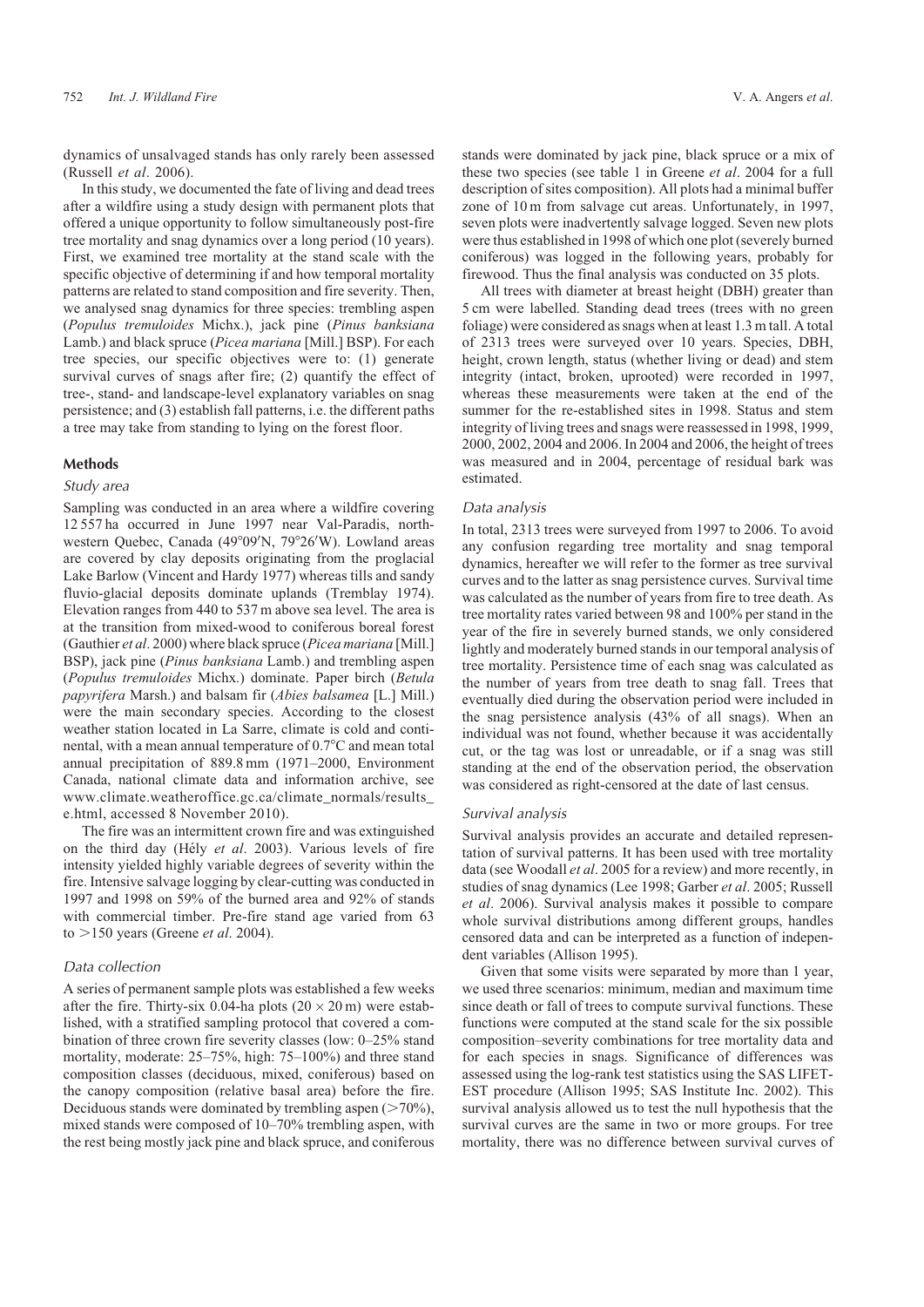|  | Table 1. Stand and tree characteristics of main tree species |  |  |  |  |  |  |
|--|--------------------------------------------------------------|--|--|--|--|--|--|
|--|--------------------------------------------------------------|--|--|--|--|--|--|

Note: within a given species, values followed by the same lowercase letter do not differ significantly  $(P < 0.0001)$ . DBH, diameter at breast height

| Trembling aspen $(n = 551)$<br>Mean $\pm$ s.e. (range) | Jack pine $(n=298)$<br>Mean $\pm$ s.e. (range) | Black spruce $(n = 1314)$<br>Mean $\pm$ s.e. (range) |  |
|--------------------------------------------------------|------------------------------------------------|------------------------------------------------------|--|
|                                                        |                                                |                                                      |  |
| $21.2^a \pm 0.3$ (5.0–48.0)                            | $13.9^b \pm 0.3$ (5.8–42.2)                    | $11.9^{\circ} \pm 0.1$ (5.0–38.0)                    |  |
| $19.1^a \pm 0.2$ (4.8–38.4)                            | $13.9^b \pm 0.2$ (4.7–23.3)                    | $11.2^{\circ} \pm 0.1$ (2.0–21.8)                    |  |
|                                                        |                                                |                                                      |  |
| $35.2^{\mathrm{a}} \pm 2.1$ (20.3–57.0)                | $33.0^{\circ} \pm 2.4$ (23.5–57.0)             | $34.2^{\circ} \pm 1.6$ (23.5–57.0)                   |  |
|                                                        |                                                |                                                      |  |

A<sub>All</sub> species included.

minimum, median and maximum survival time  $(P \ge 0.2918$  in all groups). There was no significant difference between snag persistence curves of minimum, median and maximum time since fall for jack pine and trembling aspen  $(P = 0.7873$  and 0.1870 respectively). Differences were more marked in black spruce  $(P = 0.0006)$  but this result had no major biological significance: divergences were concentrated between 3 and 5 years after death and the proportion of standing dead stems was the same or almost identical from the beginning to the end of the observation period. We thus assumed the date of the event to be the midpoint of the interval and based further analyses on this assumption.

## Variables influencing tree survival and snag persistence

The SAS LIFEREG procedure and the log-rank test statistics were used to test the influence of fire severity and stand composition on tree survival at the stand scale (all species included). This procedure uses the method of maximum likelihood to produce estimates of parametric regression models. We assessed the effect of tree-, stand- and landscape-level variables on snag persistence for each tree species using the following procedure: first, predictive variables were identified and computed if necessary. Tree-level variables were DBH (cm), height and crown length. Stand-level variables included prefire basal area (BA,  $m^2$  ha<sup>-1</sup>, all species included), composition (COMP, three classes) and fire severity (SEV, three classes). The landscape-level variable was the proportion of salvage-logged area within a 100-m radius from the centre of the permanent plots (SALVG). It was calculated using salvage report maps (ESRI 2000). Percentage of salvage-logged area within 100 m from the centre of our permanent plots ranged from 0 to 98.7% (average  $=$  53.3%,  $s.e. = 4.5\%$ ).

Using multiple linear regressions, a list of models was then developed to assess the joint effect of tree-, stand- and landscape-level variables on snag persistence for each species. Models were based on variables known to be biologically meaningful with regard to snag fall (see Appendix for the list of models). Variables were considered independent and therefore used in models when Pearson's correlation coefficient between two given variables was less than 0.5. In all species, DBH, height and crown length were all strongly correlated with each other (Pearson's correlation coefficient  $>0.5$ , data not shown). As DBH is the tree-level variable most widely used in snag dynamics studies and given that its variance was slightly higher than other variables (Table 1), we decided to

systematically include this variable in our models. For jack pine, stand composition was not included because this species was mostly only present in coniferous stands. Models including each individual variable were added to the list. DBH was the only variable determined by tree life history and has been shown to affect snag persistence in many instances (see Discussion), so we included it in many models. We considered SEV and SALVG as stand- and landscape-level factors likely to induce environmental changes following wildfire, and hence affect snag persistence in remnant habitats. These two variables were thus also frequently included in the models, together or separately.

Third, we used the LIFEREG procedure to investigate whether the models suggested by that procedure were included in the listed models for each species and added them if they were not. The null and full models were also included. Finally, Akaike's information criterion (AIC) was used to select the best model, i.e. the most simple and parsimonious one (Burnham and Anderson 2002). For black spruce and trembling aspen, the AIC is expressed by:

$$
AIC = -2(log-likelihood) + 2K
$$

where *K* is the number of parameters in the model (including intercept, shape and scale).

For jack pine, the sample size was small relative to the number of parameters (i.e.  $n/K < 40$ ). Hence, the second-order Akaike information criterion  $(AIC<sub>c</sub>)$  was used (Burnham and Anderson 2002), as expressed by:

$$
AIC_c = -2(log-likelihood) + 2K + 2K(K+1)/(n - K - 1)
$$

When several models competed for top rank  $(\Delta AIC_c < 2)$ , indicating uncertainty regarding the best model, we used multimodel inference (Burnham and Anderson 2002). By computing a weighted average of the regression coefficients of a given variable for all models including that variable, model-averaged estimates and unconditional standard errors were generated and used to build a 95% confidence interval, enabling us to assess the magnitude of the effect of this specific variable.

## Tree fall pattern

After removal of dead trees that were still standing at the end of the observation period and individuals that were not followed throughout the entire observation period (i.e. censored data), we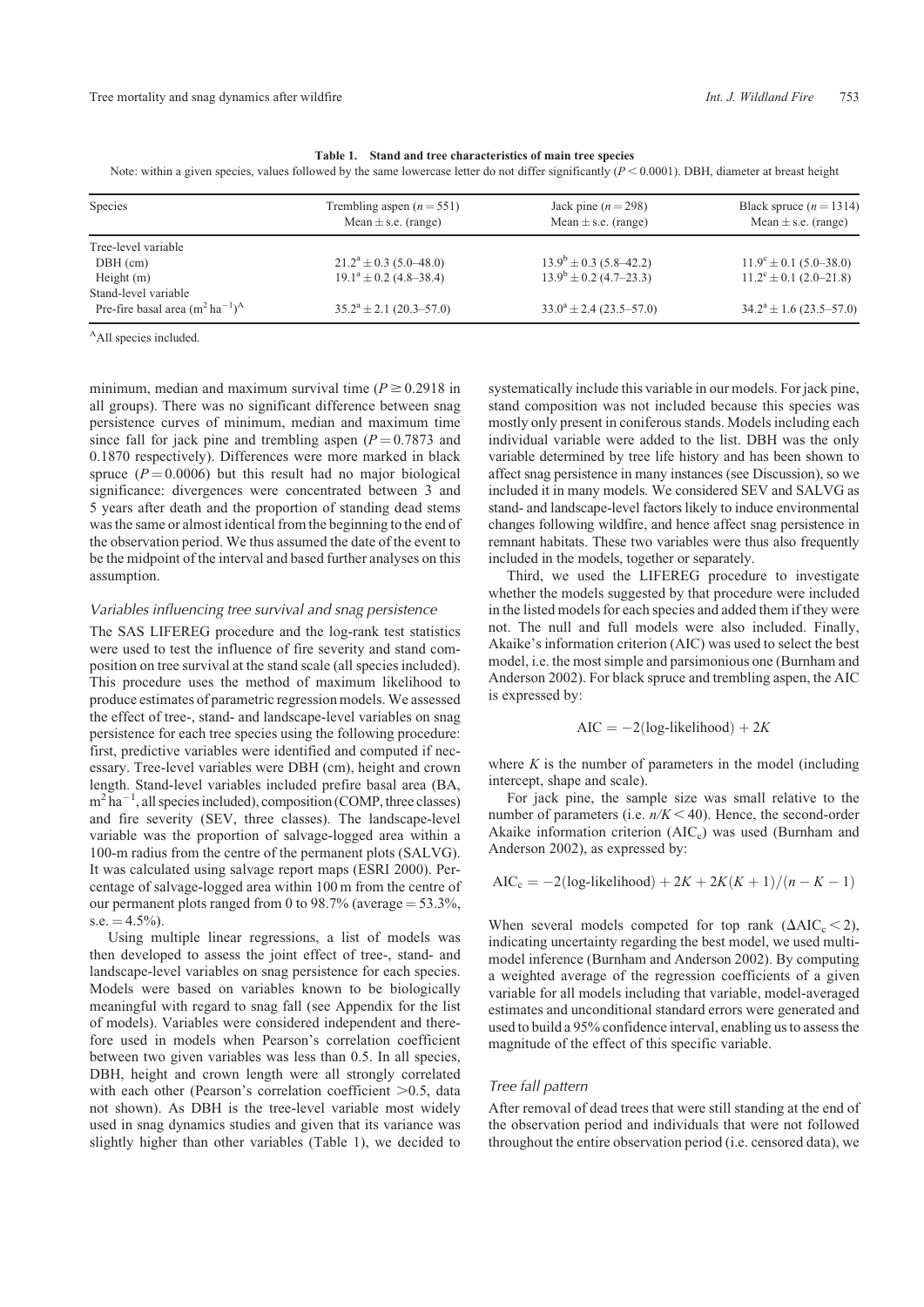investigated detailed fall patterns for each individual to reconstruct the successive transit from one status to another. Any combination (double or multiple) of the following status was considered as a separate fall pattern class: living, standing dead intact, standing dead broken, fallen broken at the base, fallen uprooted (e.g. one fall pattern class is characterised by the successive following status: living to standing dead intact, to standing dead broken, to fallen broken at the base).

As broken snags have been found to be more persistent than intact ones, we compared the interval from death to fall in snags that fell after breaking at the base versus snags that exhibited other fall patterns using a Wilcoxon rank sum test because

normality of variance was not met even when the data were transformed.

# Results

# Survival curves of trees after fire

In the year of fire (1997), tree survival varied between 76 and 93% in lightly burned stands and 52 and 63% in moderately burned stands, depending on stand composition (Fig. 1). Tree survival generally dropped considerably the second year (1998) and continued to decrease less drastically in the 3 following years, particularly in lightly burned stands (1998–2000).



**Fig. 1.** Survival probability  $(\pm s.e.)$  of trees after fire in: (*a*) lightly burned deciduous stands; (*b*) moderately burned deciduous stands; (*c*) lightly burned mixed stands; (*d*) moderately burned mixed stands; (*e*) lightly burned coniferous stands; and (*f*) moderately burned coniferous stands (see Methods for a description of composition and fire severity classes). Different letters indicate significantly different survival curves among stand types as tested using the LIFEREG procedure and log-rank test (six combinations compared simultaneously). Survival probabilities are only presented for lightly and moderately burned stands as mortality was  $\geq$ 98% the year of fire in severely burned stands.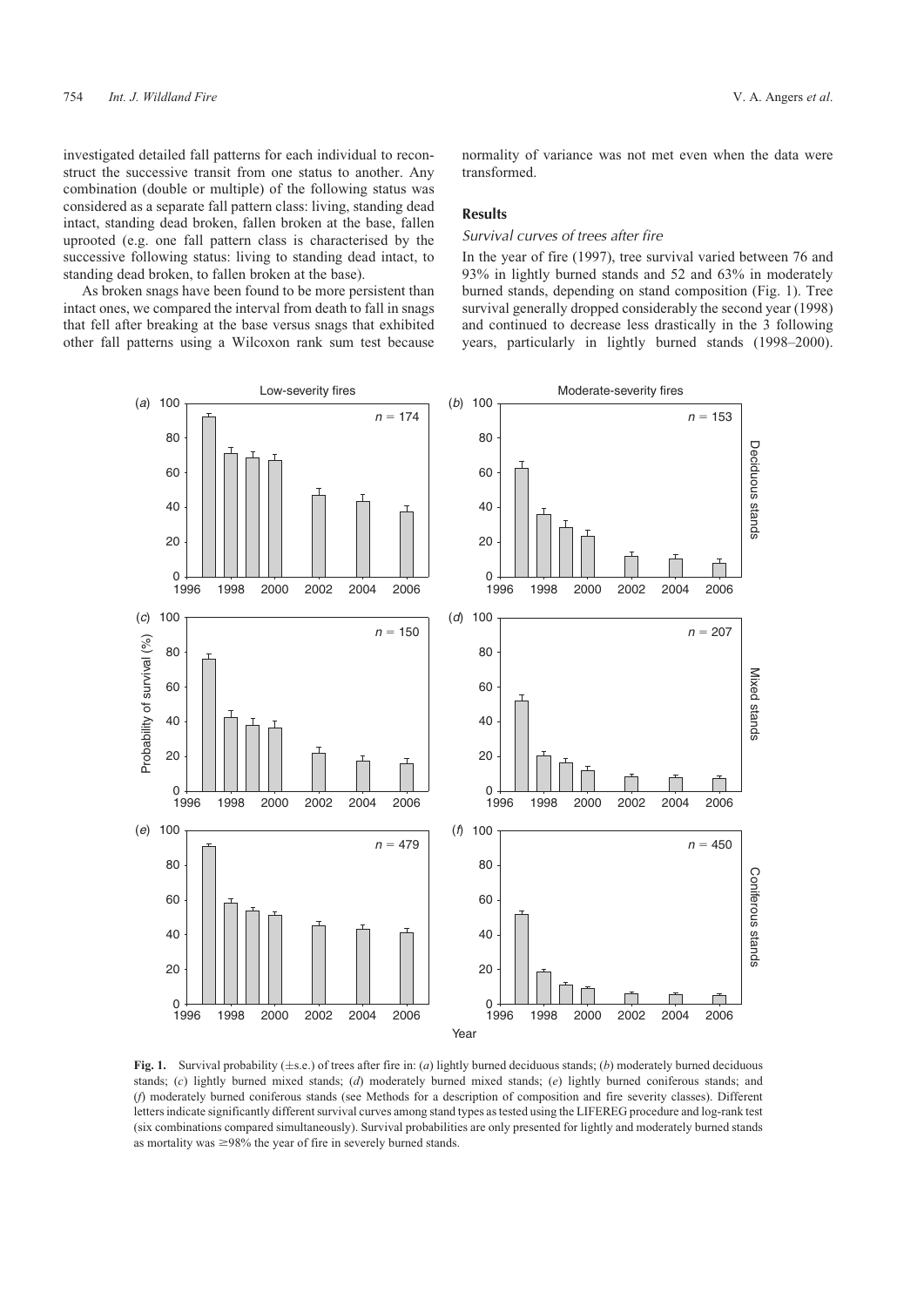Tree mortality and snag dynamics after wildfire *Int. J. Wildland Fire* 755

Although trees continued to die every year during the observation period in every stand type, tree mortality tended to stabilise during the last 5 years of observation (2002–06), especially in moderately burned stands.

The differences between initial tree survival (1997) and survival at the end of the observation period (2006) varied between 45 and 60% in low- and mid-severity fires. Even though high tree mortality occurred in all stand types, survival at the end of the observation period remained higher in low-severity fires than in moderate-severity ones.

Both fire severity and stand composition influenced tree survival rates (LIFEREG procedure, log-rank test,  $P \le 0.0001$ and 0.0021 respectively). As expected, trees in lightly burned stands were more likely to survive than those in moderately burned stands, even in the long term (Fig. 1). Trees from deciduous stands generally had greater survival rates than those from mixed and coniferous stands whereas trees from mixed



**Fig. 2.** Probability of post-fire snag persistence over time in three species using the LIFETEST procedure and log rank test. Grey arrows indicate half**lives** 

stands had lower survival rates than those from coniferous stands in which fire severity was low.

#### Persistence curves of snags after fire

Snag persistence curves differed significantly for each species (LIFETEST procedure,  $log$ -rank test,  $P \le 0.0001$ , Fig. 2). Jack pine snags were the most persistent, black spruce the least, whereas trembling aspen snags were intermediate. Both jack pine and trembling aspen snags exhibited a reverse sigmoid function with evident time lags, i.e. initial periods of high snag persistence during the first  $3$  years ( $>85\%$  persistence) followed by higher fall rates. Black spruce snags exhibited a more constant fall rate though time. Half-life of snags, the time required for half the stems to fall to the forest floor, was 4.4 years for black spruce, 7.5 years for trembling aspen and 8.3 years for jack pine. Survival analysis showed that 10 years after their death, 15.3% of black spruce snags, 20.1% of trembling aspen snags and 32.6% of jack pine snags were still standing. Given that tree mortality was delayed throughout the observation period, it is worth noting that these results are related to time since death, not time since fire. Moreover, these values must not be confused with the percentage of all dead trees that died during or after the fire and were still standing at the end of the observation period, which was somewhat higher. Specifically, 22.1% of black spruce snags, 44.8% of trembling aspen snags and 61.9% of jack pine snags were still standing at the end of the observation period.

# Variables influencing snag persistence

Multimodel inference showed that fire severity was the only factor common to all tree species that influenced snag persistence: snag fall was less when stand fire severity was higher (Table 2). For trembling aspen and jack pine, the difference was significant among all severity classes. In black spruce, the difference was significant only when comparing lightly and severely burned stands. No significant differences occurred between lightly and moderately burned or between moderately

#### **Table 2. Parameters associated with snag persistence according to multimodel inference**

DBH, diameter at breast height; SEV, fire severity; L, low fire severity; M, moderate fire severity; H, high fire severity; BA, stand basal area (all species included); SALVG, proportion of salvage-logged area in a 100-m radius

| Species                     | Parameter             | Scale     | Model-averaged<br>estimate | Unconditional<br>s.e. |
|-----------------------------|-----------------------|-----------|----------------------------|-----------------------|
| Trembling aspen $(n = 453)$ | $DBH (+)$             | Tree      | 0.01340                    | 0.00330               |
|                             | $SEV$ (L v. H) (-)    |           | $-0.62727$                 | 0.08732               |
|                             | SEV $(L v, M) (-)$    | Stand     | $-0.45616$                 | 0.07853               |
|                             | SEV (M $\nu$ , H) (-) |           | $-0.17111$                 | 0.05453               |
|                             | $BA(-)$               | Stand     | $-0.01888$                 | 0.00291               |
| Jack pine $(n = 244)$       | $SEV$ (L v. H) (-)    |           | $-0.57138$                 | 0.11133               |
|                             | SEV $(L v. M) (-)$    | Stand     | $-0.27186$                 | 0.07562               |
|                             | SEV (M $\nu$ , H) (-) |           | $-0.35018$                 | 0.13229               |
| Black spruce $(n = 1039)$   | SEV $(L v. H) (-)$    | Stand     | $-0.12372$                 | 0.05620               |
|                             | $SALVG(-)$            | Landscape | $-0.00677$                 | 0.00082               |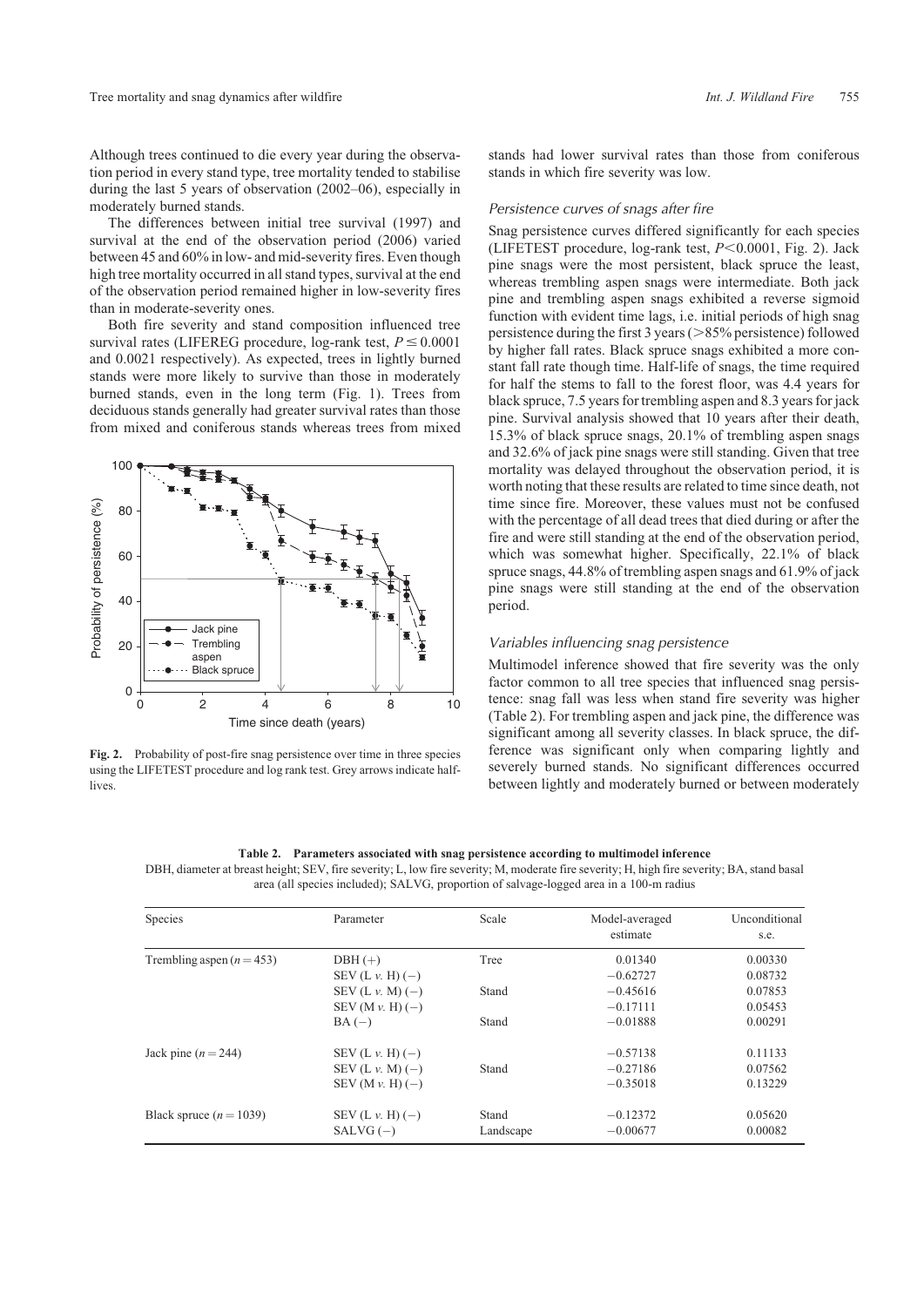

**Fig. 3.** Main fall patterns in fallen trembling aspen, jack pine and black spruce trees after fire.

| Table 3. Persistence time as snags for fallen trembling aspen, jack pine and black spruce trees after fire according to specific fall patterns |
|------------------------------------------------------------------------------------------------------------------------------------------------|
| Note: within a given species, values followed by the same lowercase letter do not differ significantly ( $P < 0.0001$ )                        |

| Mean interval from death to fall<br>(years, mean $\pm$ s.e. (range)) | Trembling aspen<br>$(n=124)$    | Jack pine<br>$(n=60)$   | Black spruce<br>$(n=677)$       |
|----------------------------------------------------------------------|---------------------------------|-------------------------|---------------------------------|
| Standing dead broken snags that fell<br>after breaking at the base   | $7.1^{\circ} \pm 0.5$ (3.5–8.5) | А                       | $6.9^{\rm a} \pm 0.4$ (1.0–8.5) |
| All other fall patterns                                              | $2.9^{\rm b} \pm 0.2$ (0.0–8.5) | $4.2 \pm 0.3$ (0.0–8.5) | $3.4^{\circ} \pm 0.1$ (0.0–8.5) |

<sup>A</sup>Only one stem that fell after breaking at the base was previously standing dead broken.

and severely burned stands. Fire severity was the only significant factor influencing snag persistence in jack pine.

Other factors influencing snag persistence were speciesspecific (Table 2). Variables from tree, stand and landscape scales were found to influence snag persistence in one species or another. For trembling aspen, large snags were more persistent than small ones, whereas snags located in stands with high basal area were more susceptible to fall. The only species for which the landscape-scale variable was significant was black spruce, with snags surrounded by a high proportion of salvage-logged burned stands being more susceptible to fall.

## Tree fall patterns

All fall pattern classes representing at least 5% of stems in one species are presented in Fig. 3. In most cases, trees changed from

a standing dead intact status to fallen, whether by breaking at the base or by uprooting (63 to 85% depending on species). Uprooting prevailed in black spruce (61%) whereas 81% of trembling aspen fell by breakage at the base. In jack pine, uprooting and breakage at the base were approximately equivalent (52 and 48% respectively). Direct transit from living to fallen status, whether by breakage at the base or uprooting, was common in trembling aspen (26%) whereas it was close to 10% for the two other species. Snags of trembling aspen and black spruce that were already broken at some point along the bole and that fell by breaking at the base were at least two times more persistent than snags that experienced any other fall pattern (Table 3,  $P < 0.0001$  in both species).

Double breakage, i.e. breakage at the base of a snag already broken, although not prevalent, was observed in 9% of trembling aspen snags and in 6% of cases in black spruce. Multiple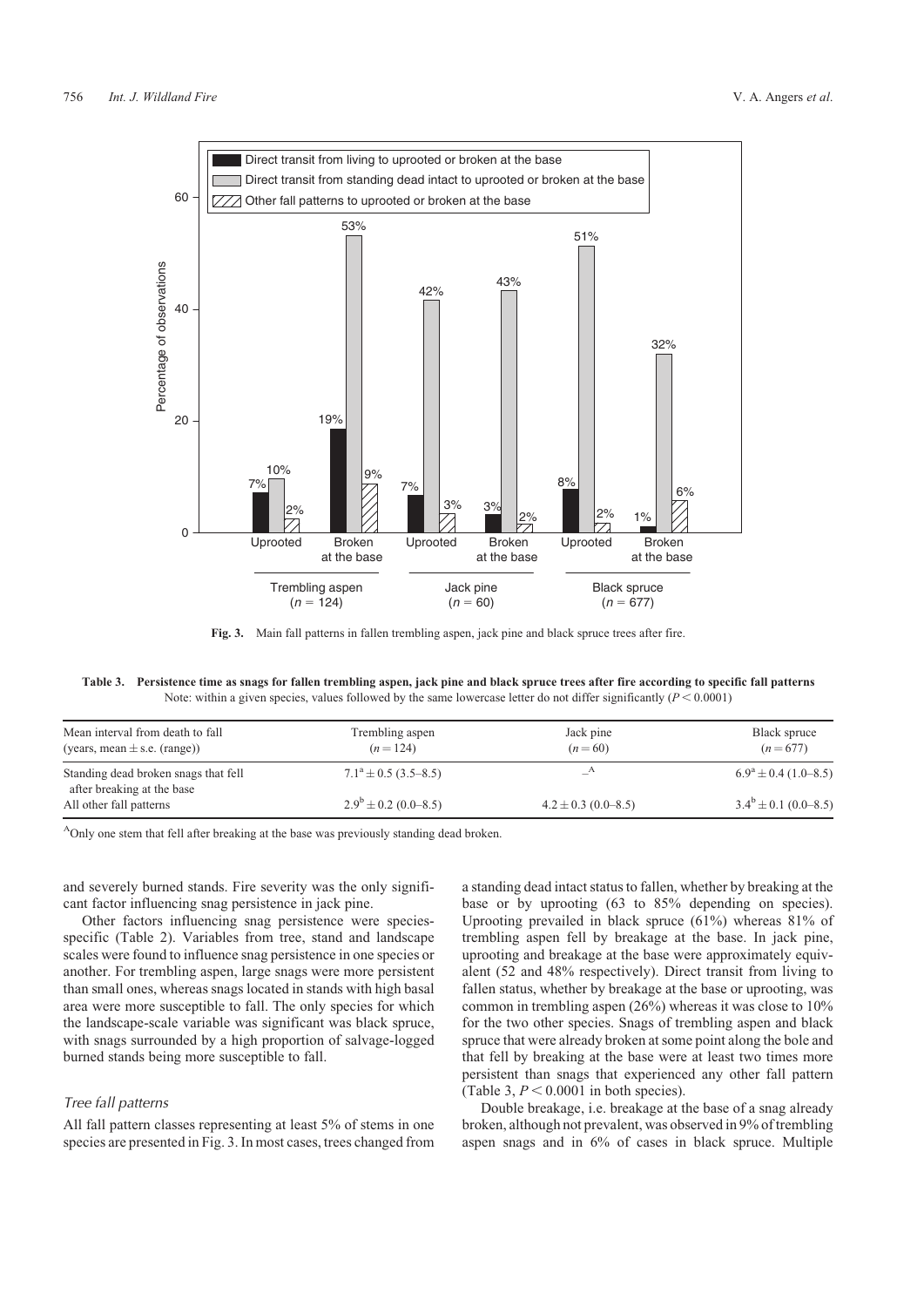breakage values are, however, more frequent. Indeed, height of snags was only measured during the two last surveys (2004 and 2006). The status of a broken snag from which the stem would have been broken a second time was considered as the same (standing broken) throughout the survey. For broken snags still standing in 2006 for which height was estimated in 2004, 11% of black spruce snags and 14% of trembling aspen snags experienced a reduction in height. Multiple breakages were uncommon in jack pine, as only one snag out of 53 experienced a height reduction during that interval.

## **Discussion**

This study provides a unique dataset of trees that were repeatedly surveyed over a long time frame following a wildfire. A large number of trees were monitored yearly or every second year over a 10-year period. Many forest cover types representative of the boreal ecosystems of eastern North America were included in our study design that combined forest cover composition with fire severity classes. To our knowledge, our study is the first to provide such a detailed assessment of tree mortality and snag dynamics in the first years following fire in the boreal forest. Moreover, no other study on post-fire tree mortality or fire-killed snag dynamics provides such a large number of permanent study sites surveyed over a long time period.

# Survival curves of trees after fire

Our results clearly show delayed mortality of tree species in boreal forest ecosystems following low- and moderate-severity wildfires. To our knowledge, our study is the first to provide a quantitative assessment of this phenomenon in boreal ecosystems. In studies conducted on 4- to 10-year post-fire periods, delayed tree mortality has been reported in low- to moderateseverity wildfires in aspen (Brown and DeByle 1987) and ponderosa pine (*Pinus ponderosa* Dougl.) stands (Keyser *et al*. 2006) as well as in prescribed burns in Douglas-fir (*Pseudotsuga menziesii* Mirb.) (Ryan *et al*. 1988) and ponderosa pine (Harrington 1993) stands. In our study, we found approximately the same tree mortality pattern in all stand types: a strong pulse of mortality in the first 2 years after the fire, followed by a period of ongoing but low mortality in the following years. This pattern was also reported in the above studies.

For a given fire severity class, significant differences in survival curves were found across stand composition. However, these compositional differences were most likely attributable to the initial survival value. Indeed, when initial survival was higher in one stand type compared with another, survival at the end of the observation period was also usually higher. Furthermore, differential in survival  $(\Delta$  initial – final survival value) was similar among severity classes (10% difference maximum).

Large boreal fires are generally considered to induce mortality of most trees (Johnson 1992). However, in the eastern Canadian boreal forest, partial tree mortality following wildfire has been shown to represent large proportions of area burnt (Kafka *et al*. 2001; Bergeron *et al*. 2002). When fire severity is heterogeneous, lightly and moderately burned stands exhibit an initial large amount of green tree retention. Nevertheless, delayed tree mortality may lead to a considerably lower rate of tree survival. For instance, in moderately burned stands in our study, mortality increased by an additional 44 to 50% during the 5 years after fire, resulting in survivorship of 6–11% (Fig. 1). Consequently, stands initially classified moderately burned would have been classified as severely burned stands (tree survival  $\leq$  25%) if classification had been done 5 years after fire. Hence, tree mortality following fire is an ongoing process in areas where fire severity is low to moderate at the time of the fire event.

Tree survival tended to stabilise in the last years of our census, suggesting that trees that survived 10 years after fire will generally remain alive. These legacy trees will contribute to maintaining a forest cover, increasing structural diversity and providing dead wood as they progressively die in the regenerating stands.

## Snag persistence after fire

Few quantitative data exist on the persistence of snags after wildfire for the species under study. Most studies were conducted in the western United States and present half-lives similar to those found in our study, even though snags sometimes exhibited much larger sizes (Dahms 1949; Everett *et al*. 1999; Passovoy and Fule´ 2006; Russell *et al*. 2006). In the eastern boreal forest, three studies assessed post-fire snag persistence for the studied species. Using a chronosequence approach in black spruce forests, Boulanger and Sirois (2006) found a half-life of 16.2 years in post-fire stands located 500 km north of our study area. In Manitoba, Canada, Bond-Lamberty and Gower (2008) found that only 23% of black spruce snags had fallen from year 1 to year 9 after fire. For jack pine, 86 to 100% of the snags were still standing 9 years after fire in burned stands located 350 km north-east of our study area (V. A. Angers, unpubl. data). All studies found much longer persistence than that we reported. This will be discussed in greater detail in the next section.

For both jack pine and trembling aspen, the nearly yearly monitoring of tree fall within the first 10 years following the fire showed a reverse sigmoid curve exhibiting a period of high retention in the first years after death before the onset of higher rates of snag fall. This pattern is consistent with other studies conducted on fire-killed snags (Chambers and Mast 2005; Russell *et al*. 2006) or snags that died of other causes (Keen 1929; Cline et al. 1980; Lee 1998; Garber et al. 2005; Mäkinen *et al*. 2006; Taylor and MacLean 2007; Angers *et al*. 2010). The 3-year lag time following death observed in our study is low but within the range of those obtained in other studies conducted on boreal tree species with similar DBH in mature forests (1–13 years; Lee 1998; Garber *et al*. 2005; Taylor and MacLean 2007; Angers *et al*. 2010).

Fire-killed snags are generally considered to be less persistent when compared with snags from the same species killed by causes other than fire (Morrison and Raphael 1993). In our study, this was the case for the three species under investigation. Trembling aspen's half-life was up to three times less than reported half-lives for aspen snags in late-seral forests (Lee 1998; Vanderwel *et al*. 2006; Angers *et al*. 2010). In black spruce, reported half-lives ranged from 18 to 40 years in lateseral forests (Aakala *et al*. 2008; Angers *et al*. 2010) compared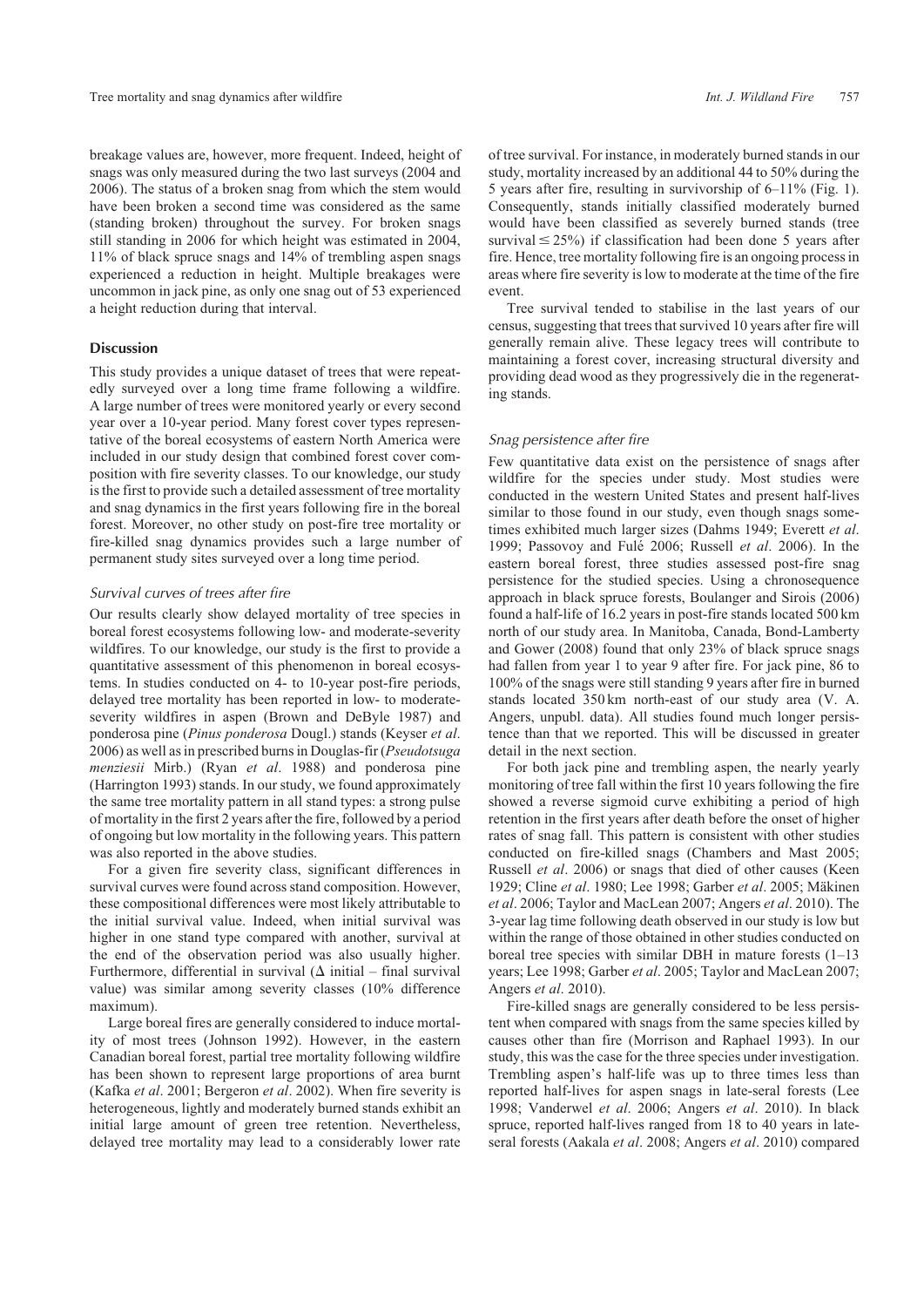with 4.4 years in our study. As observed with other mortality causes, jack pine post-fire snags were the most persistent. Angers *et al*. (2010) found half-lives of 26 years for jack pine snags sampled in late-seral forests, which is more than three times what was found in our study.

#### Factors influencing snag persistence

Variables from all scales (tree-, stand- and landscape-level) significantly influenced snag persistence in our study. However, explanatory variables differed among species.

Trembling aspen was the only species for which DBH had an influence on snag persistence, with larger DBH snags being more persistent than smaller ones. Numerous studies have reported that size is influential in post-fire snag persistence (Dahms 1949; Morrison and Raphael 1993; Everett *et al*. 1999; Chambers and Mast 2005; Russell *et al*. 2006). However, these studies were conducted in ecosystems where trees were much larger than those sampled in the present study. In our study, the lack of a relationship between snag persistence and size observed in jack pine and black spruce corroborates our results for these species in late-seral stands of the same region (Angers *et al*. 2010). This is probably related to the relatively narrow DBH range of jack pine and black spruce snags, which impedes the detection of a size effect (Johnson and Greene 1991; Lee 1998; Kruys *et al*. 2002; Storaunet and Rolstad 2002). Trembling aspen exhibited a much higher average DBH and, hence, a wider range of DBH size than jack pine and black spruce (Table 1). Sampling larger jack pine and black spruce snags could potentially provide a better test of the size effect on snag persistence for these species.

In trembling aspen, snags in stands with high basal area (all species included) were more susceptible to fall. Trees growing in stands with low stem density experience continuous wind exposure and develop physical characteristics for wind firmness compared with those that grow in denser stands where wind exposure is lower because surrounding stems provide shelter (Mitchell 1995). When a disturbance opens the stands, as is the case with fire and salvage logging, trees grown in low-basal area stands may better resist wind exposure. Alternatively, Chambers and Mast (2005) found that snags with higher basal area in ponderosa pine stands in Arizona were less prone to fall.

For all species, snags located in severely burned stands were less likely to fall compared with those in lightly burned stands. To our knowledge, no other published study has reported that fire severity influences snag persistence. A possible explanation for such a pattern may be that biological agents such as fungi and saproxylic insects that initiate and maintain decaying activities in wood are less active on severely burned snags (Rayner and Boddy 1988; Saint-Germain *et al*. 2004) given their lower moisture content (Boulanger and Sirois 2006). In addition, wood desiccation of snags in severely burned stands might be exacerbated by many factors including the relatively thin bark of the studied species (which does not provide sufficient insulation to protect subcortical tissues), the more rapid bark loss experienced by coniferous species compared with those from other fire severity classes ( $P \le 0.0015$ , data not shown), and the sunand wind-exposed conditions that occur when mortality is high.

Whereas we suggest that moisture level is likely to explain the differential persistence rates in post-fire snags observed in our study, it does not constitute a dominant factor in all situations. For instance, one could expect that the higher humidity levels in unburned mature stands would provide higher water content in snags that should lead to higher fall rates and shorter snag half-lives. This is not the case in unburned forests (Lee 1998; Vanderwel *et al*. 2006; Aakala *et al*. 2008; Angers *et al*. 2010). The study by Morrison and Raphael (1993) in burned and unburned forests of California's Sierra Nevada also documented shorter snag half-lives of snags in burns when compared with unburned stands. Their interpretation of such patterns includes the direct effect of fire that weakens the base of the snag and more direct exposure to wind in comparison with snags surrounded by live trees.

In addition to being more exposed to wind in a burned landscape, our permanent plots were embedded in a heavily salvage-logged matrix where more than 90% of commercial timber was salvage logged using clear-cuts. Hence, even though we did not measure wind conditions, the removal of surrounding snags likely increased wind exposure and fall susceptibility for retention trees and snags of our permanent plots, at least to a level that might be close to what has been documented in forest edges of remnant habitats in boreal ecosystems under clearcutting (Esseen 1994; Harper *et al.* 2004; Mascarúa López *et al.* 2006; see Ruel 1995 for a review). This could explain the remarkably low snag persistence rates in our study, which were at least three times shorter than were observed in stands that experienced high-severity fires with either unsalvaged or lightly salvage-logged surroundings (Boulanger and Sirois 2006; Bond-Lamberty and Gower 2008; V. A. Angers, unpubl. data).

Influence of salvage logging on snag persistence in residual burned stands has seldom been addressed. The only other results were reported by Russell *et al*. (2006), who found no significant differences in persistence rates of snags sharing the same characteristics in salvage-logged or unlogged sites. Burned stands from the study of Russell *et al*. (2006) were salvagelogged using partial cuts and composed of Douglas-fir and ponderosa pine, two species that grow to larger diameters than the species in the current study and that are not particularly susceptible to windthrow.

In our study, we found that black spruce snag persistence was reduced by nearby salvage logging. Because of its lateral and very shallow root system (Viereck and Johnston 1990), black spruce is particularly vulnerable to uprooting compared with the other species (Ruel 1995), as seen in tree fall pattern results (Fig. 3). In addition, superficial root mortality induced by fire (Smirnova *et al*. 2008) may have amplified this vulnerability.

Our results enabled us to highlight the vulnerability of black spruce snags to fall in a salvage-logged context, but did not allow us to distinguish the effect of fire from salvage logging on snag persistence or to conclude that salvage logging has no effect on jack pine and trembling aspen. Both fire and salvage logging induce an opening of the canopy and a higher exposure to wind. In our study, in order to get enough variability to proceed with the modelling, we selected a 100-m radius around the plots to assess the influence of the surrounding landscape. However, a larger radius might be necessary to draw conclusions on the influence of the surrounding landscape. As much of the burned area was salvage logged, variability in the proportion of salvage-logged surroundings was low when considering a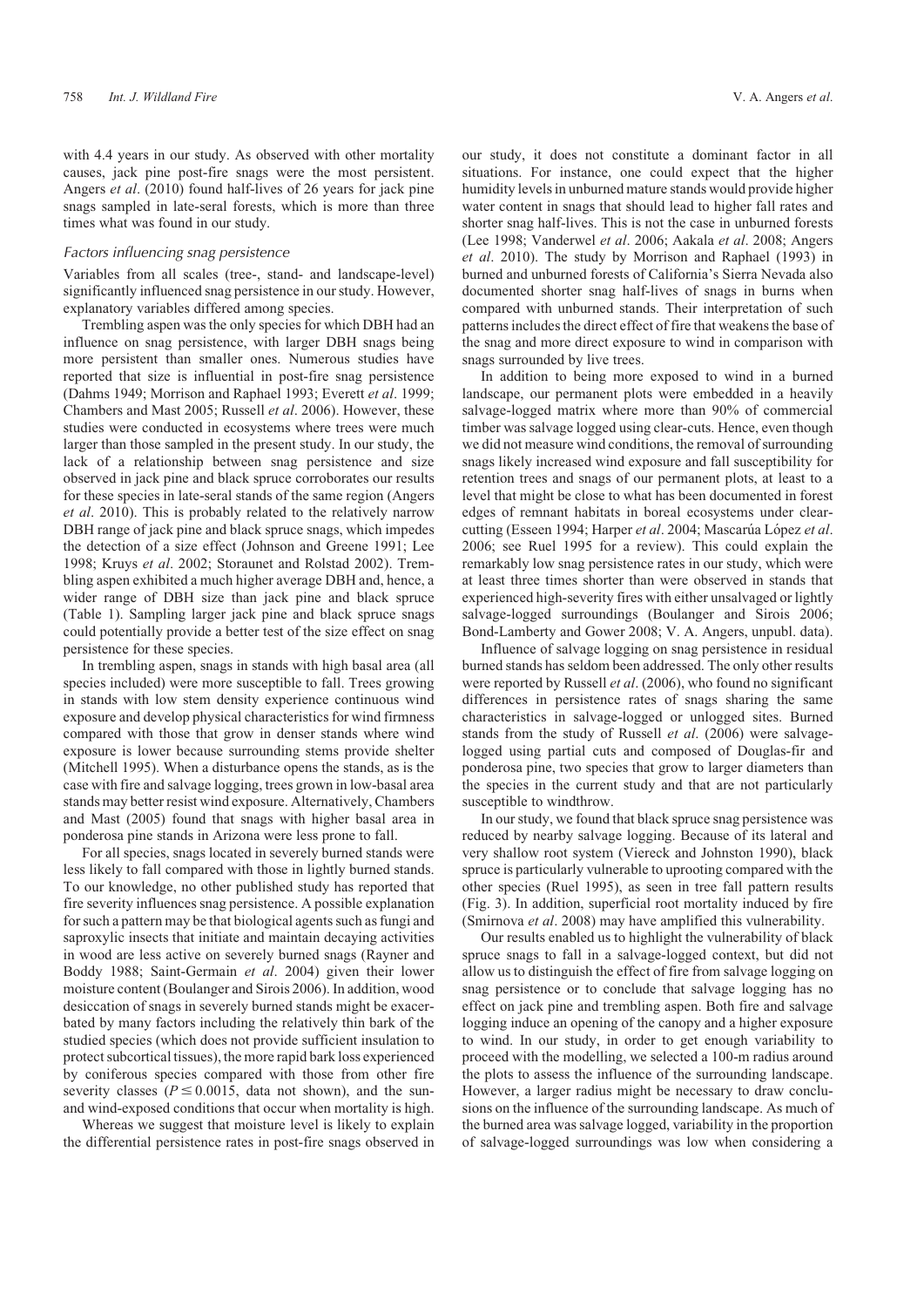larger radius than that we used and no sites were located in a large, unsalvaged burned matrix. Sampling in a wildfire where spatial distribution of salvage-logged areas was more variable and included large patches of intact burns would allow us to assess the influence of fire alone as well as salvage logging on fall vulnerability. Unfortunately, extensive areas of burned forest that are accessible and have not been salvage logged are rare in Québec (Jayen 2004; Nappi et al. 2004).

## Tree fall patterns

The classic degradation process presented in decay classifications, i.e. transition from a living tree to an intact standing dead tree, to a shortened snag following successive breakages, and ending in a stump (e.g. Maser *et al*. 1979) represented a low proportion of snags in our dataset (less than 10% in all species). This pattern was mostly observed in trembling aspen, a species with wood that decomposes more rapidly than coniferous species (Alban and Pastor 1993; Brais *et al*. 2006; Saint-Germain *et al*. 2007; V. A. Angers, P. Drapeau and Y. Bergeron, unpubl. data) and develops extensive columns of decay within the stem (Basham 1991) that favour successive breakage. A relatively large proportion of trees from all species bypassed the snag stage, as they were either uprooted or broken at the base (below 1.3 m) while alive. Trembling aspen was the species exhibiting the most important deficit in snag recruitment, with a quarter of the fallen stems that fell while alive (mostly broken at the base).

Uprooting has been extensively studied in living trees (e.g. Smith *et al*. 1987; Ruel 1995) but has only seldom been reported in snags (Taylor and MacLean 2007; Y. Bergeron, pers. obs.). Our results not only document this possibility, but clearly show that it may be a common fall pattern for the fire-killed coniferous species studied, particularly for black spruce where it is dominant. Uprooting in snags may prevail following a disturbance causing massive mortality because the opening of the canopy likely allows wind to enter more freely within stands. In such cases, salvage logging becomes a second disturbance that increases the vulnerability of trees and snags to wind.

As also found in unburned mature stands in the same region (Angers *et al*. 2010), jack pine consistently appeared to be highly breakage-resistant when compared with the other two species in burned plots. This might be explained by jack pine having the highest wood density, particularly in latewood, and the highest modulus of rupture of the studied species (Jessome 1977; Panshin and De Zeeuw 1980).

Several authors have reported that broken-topped snags are more likely to remain standing than others (Dahms 1949; Morrison and Raphael 1993; Chambers and Mast 2005). In our study, this was clearly the case for trembling aspen and black spruce (Table 3). Stability of broken-topped snags is likely enhanced because the loss of branches reduces wind stress and snow loading when the crown is partially or completely gone (Dahms 1949; Lee 1998; Huggard 1999).

## Conclusion: ecological and management implications

Although fire provides a strong and synchronised pulse of tree mortality, delayed mortality in years following fire also occurs and represents a significant portion of total mortality in stands affected by low- and mid-severity fires. In this study, tree mortality was still ongoing 10 years after the fire. In managed ecosystems where green retention is implemented, managers often face the hastened death of several residual trees in the years following harvesting (Esseen 1994; Vanha-Majamaa and Jalonen 2001). This retention approach has been criticised as managers often consider legacy trees as a waste. However, our study shows that mid- and long-term tree mortality in partially burned stands is a common process in deciduous, mixed and coniferous stands. Green retention and the potential death of legacy trees in even-aged stands could thus be considered to a certain extent as a surrogate of tree mortality and snag dynamics in early post-fire stands. Moreover, the rates at which trees die and snags break and fall after fire can have tremendous implications for several ecosystem processes, including carbon balance and key habitat attributes recruitment.

Considering dead wood dynamics, i.e. inputs and decomposition rate of dead trees, in assessments of regional and global carbon budgets is crucial as dead wood represents an important source of carbon. This is especially important after wildfire in boreal forests as a considerable amount of dead wood is produced and because this disturbance affects large parts of that biome (Kasischke 2000; Bond-Lamberty *et al*. 2002). Delayed mortality following fire as observed in the present study does not only represent a larger total amount of carbon released than expected when considering initial mortality, but also influences the timing of the release by postponing some of it. Furthermore, as decomposition is more rapid in downed dead wood than in snags (Harmon *et al*. 1986; Yatskov *et al*. 2003; Boulanger and Sirois 2006), the variability in snag persistence can also greatly influence carbon balance (Bond-Lamberty and Gower 2008) and can even make the difference between the stand being a carbon sink or source (Bond-Lamberty *et al*. 2004).

Spatial and temporal tree mortality patterns may also have major implications for various structural habitat attributes for a wide range of species associated with decaying, standing and fallen dead wood (Drapeau *et al*. 2009). Delayed tree mortality in lightly and moderately burned stands involves a delayed recruitment of snags and downed dead wood. In a forest matrix where fire severity is heterogeneous, this continuous input of fresh dead wood creates the simultaneous availability of dead wood of different degradation stages. This diversity of dead wood substrate can have a marked influence on the occurrence of organisms associated with specific decay classes (Nappi 2009) while allowing the prolonged persistence of species associated with recently dead trees in burned systems (Nappi *et al*. 2010). In ecosystems where nurse logs are important to seedling establishment and development, the delayed mortality and the recruitment of fallen snags over time may also influence regeneration patterns (Harmon *et al*. 1986).

Only large trembling aspen snags were found to be more persistent than small ones, and this result is likely due to the fastgrowing potential of this species compared with black spruce and jack pine. In this regard, in ecosystems where trembling aspen is a companion of species growing more slowly, particularly when in association with conifers, large trembling aspen snags may represent key elements owing to their greater persistence and to the fact that this species is preferentially used by primary excavators (Martin *et al*. 2004; A. Gasse, P. Drapeau and L. Imbeau, unpubl. data).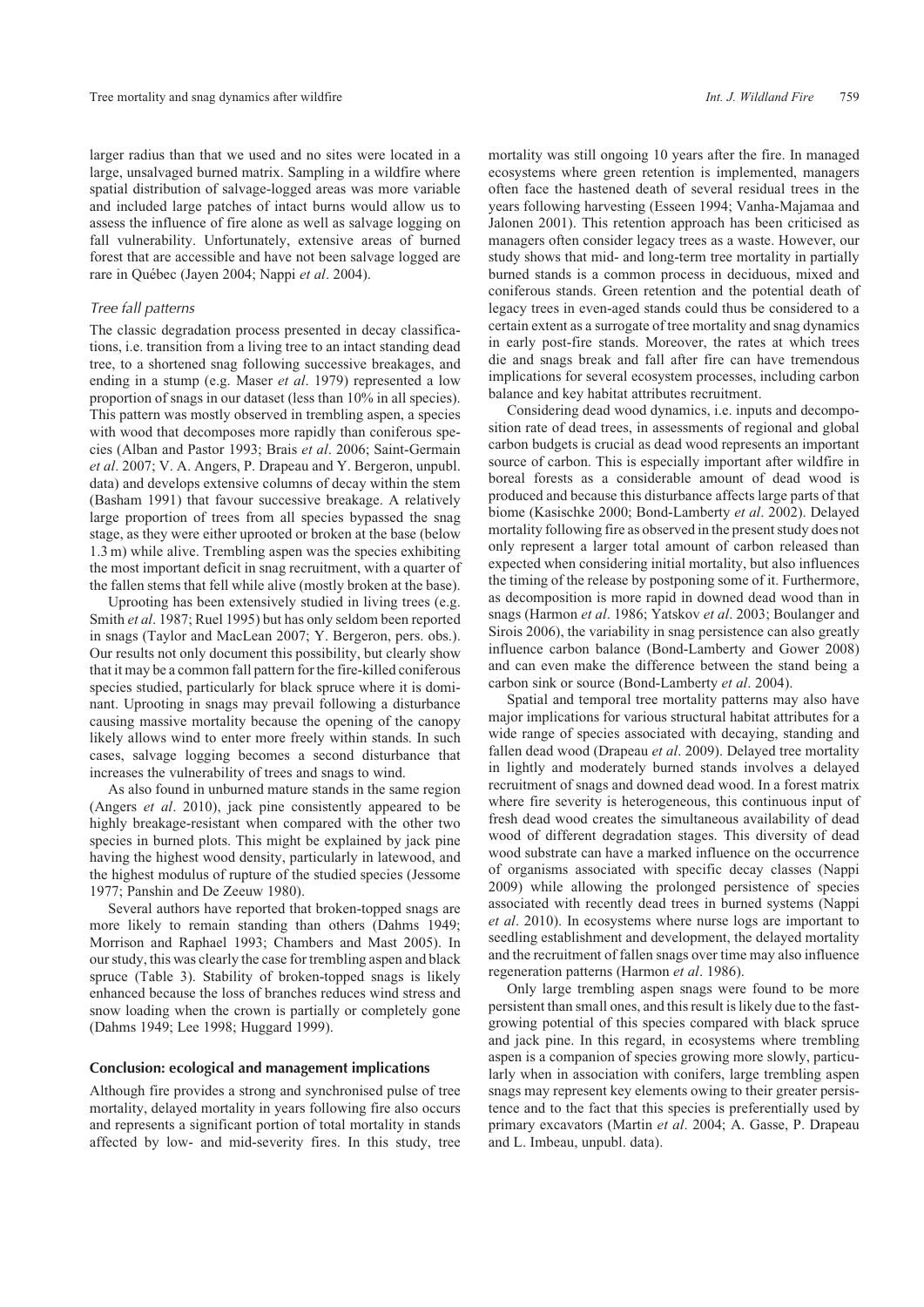Finally, tree mortality and snag dynamics in this study were influenced by salvage logging, a management practice that is evolving worldwide in recently burned forests (Lindenmayer *et al*. 2004; Nappi *et al*. 2004; Schmiegelow *et al*. 2006). Hence, our results may be useful in a post-fire forest-management strategy where planning includes both harvesting operations and the conservation of burned patches to ensure biodiversity and regeneration functions through snag conservation and recruitment (Drapeau *et al*. 2002; Nappi *et al*. 2004; Hannon and Drapeau 2005).

## Acknowledgements

We are deeply grateful to D. Charron, F. Conciatori and M.-H. Longpré for establishing the sampling design in 1997 and C. Lambert, T. Nguyen-Xuan, S. Laurin-Lemay, C. Loiseau and P. Rousseau for their assistance in fieldwork and data gathering in the subsequent years. We also thank the Tembec and Norbord companies and the Ministère des Ressources naturelles et de la Faune du Québec for their collaboration, as well as M. D. Flannigan, who was involved in the first steps of the design of this study. S. Légaré, from Tembec Co., provided maps of salvage-logged areas. M. Mazerolle provided helpful information about statistical analysis. L. Daniels, D. Gagnon, D. Kneeshaw and two anonymous reviewers provided helpful comments on earlier versions. Thanks to P. Cheers of the Canadian Forest Service for editing the text. This study was conducted with the financial support of the Natural Sciences and Engineering Research Council of Canada (NSERC) (PhD scholarship to V. A. Angers, NSERC discovery grants to P. Drapeau and to Y. Bergeron), the Fonds québécois de la recherche sur la nature et les technologies (FQRNT) (PhD scholarship to V. A. Angers, grants to P. Drapeau and collaborators from the Actions Concertées – Fonds forestier program and the Équipe de recherche program) and the Canadian Forest Service Graduate Supplement (PhD scholarship to V. A. Angers).

#### References

- Aakala T, Kuuluvainen T, Gauthier S, De Grandpré L (2008) Standing dead trees and their decay-class dynamics in the north-eastern boreal oldgrowth forests of Quebec. *Forest Ecology and Management* **255**, 410–420. doi:10.1016/J.FORECO.2007.09.008
- Alban DH, Pastor J (1993) Decomposition of aspen, spruce, and pine boles on two sites in Minnesota. *Canadian Journal of Forest Research* **23**, 1744–1749. doi:10.1139/X93-220
- Allison PD (1995) 'Survival Analysis using the SAS System, a Practical Guide.' (SAS Institute: Cary, NC)
- Angers VA, Drapeau P, Bergeron Y (2010) Snag degradation pathways of four North American boreal tree species. *Forest Ecology and Management* **259**, 246–256. doi:10.1016/J.FORECO.2009.09.026
- Basham JT (1991) Stem decay in living trees in Ontario's forests: a user's compendium and guide. Forestry Canada, Great Lakes Forestry Centre, Information Report O-X-408. (Sault Ste Marie, ON)
- Bergeron Y, Leduc A, Harvey BD, Gauthier S (2002) Natural fire regime: a guide for sustainable management of the Canadian boreal forest. *Silva Fennica* **36**, 81–95.
- Bergeron Y, Gauthier S, Flannigan M, Kafka V (2004) Fire regimes at the transition between mixedwood and coniferous boreal forest in northwestern Quebec. *Ecology* **85**, 1916–1932. doi:10.1890/02-0716
- Boddy L (2001) Fungal community ecology and wood decomposition processes in angiosperms: from standing tree to complete decay of coarse woody debris. *Ecological Bulletins* **49**, 43–56.
- Bond-Lamberty B, Gower ST (2008) Decomposition and fragmentation of coarse woody debris: re-visiting a boreal black spruce chronosequence. *Ecosystems* **11**, 831–840. doi:10.1007/S10021-008-9163-Y
- Bond-Lamberty B, Wang C, Gower ST (2002) Annual carbon flux from woody debris for a boreal black spruce fire chronosequence. *Journal of Geophysical Research* **107**, 8220. doi:10.1029/2001JD000839
- Bond-Lamberty B, Wang C, Gower ST (2004) Net primary production and net ecosystem production of a boreal black spruce fire chronosequence. *Global Change Biology* **10**, 473–487. doi:10.1111/J.1529-8817.2003. 0742 X
- Boulanger Y, Sirois L (2006) Post-fire dynamics of black spruce coarse woody debris in northern boreal forest of Quebec. *Canadian Journal of Forest Research* **36**, 1770–1780. doi:10.1139/X06-070
- Brais S, Paré D, Lierman C (2006) Tree bole mineralization rates of four species of the Canadian eastern boreal forest: implications for nutrient dynamics following stand-replacing disturbances. *Canadian Journal of Forest Research* **36**, 2331–2340. doi:10.1139/X06-136
- Brown JK, DeByle NV (1987) Fire damage, mortality and suckering in aspen. *Canadian Journal of Forest Research* **17**, 1100–1109. doi:10.1139/ X87-168
- Burnham KP, Anderson DR (2002) 'Model Selection and Multimodel Inference: a Practical Information-theoretic Approach.' 2nd edn (Springer-Verlag: New York)
- Chambers CL, Mast JN (2005) Ponderosa pine snag dynamics and cavity excavation following wildfire in northern Arizona. *Forest Ecology and Management* **216**, 227–240. doi:10.1016/J.FORECO.2005.05.033
- Cline SP, Berg AB, Wight HM (1980) Snag characteristics and dynamics in Douglas-fir forests, western Oregon. *The Journal of Wildlife Management* **44**, 773–786. doi:10.2307/3808305
- Dahms WG (1949) How long do ponderosa pine snags stand? USDA Forest Service, Pacific Northwest Forest and Range Experiment Station Research Note 57. (Portland, OR)
- Drapeau P, Nappi A, Giroux J-F, Leduc A, Savard J-P (2002) Distribution patterns of birds associated with snags in natural and managed eastern boreal forests. In 'Proceedings of the Symposium on the Ecology and Management of Dead Wood in Western Forests', Reno, NV. (Eds WF Laudenslayer, PJ Shea, BE Valentine, CP Weatherspoon, TE Lisle) USDA Forest Service, Pacific Southwest Research Station, General Technical Report PSW-GTR-181, pp. 193–205. (Albany, CA)
- Drapeau P, Nappi A, Imbeau L, Saint-Germain M (2009) Standing deadwood for keystone bird species in the eastern boreal forest: managing for snag dynamics. *Forestry Chronicle* **85**, 227–234.
- Erickson HE, Edmonds RL, Peterson CE (1985) Decomposition of logging residues in Douglas-fir, western hemlock, Pacific silver fir, and ponderosa pine ecosystems. *Canadian Journal of Forest Research* **15**, 914–921. doi:10.1139/X85-147
- ESRI (2000) 'ArcView GIS 3.2.' (Environmental Systems Research Institute Inc.: Redlands, CA)
- Esseen P-A (1994) Tree mortality patterns after experimental fragmentation of an old-growth conifer forest. *Biological Conservation* **68**, 19–28. doi:10.1016/0006-3207(94)90542-8
- Everett R, Lehmkuhl J, Schellhaas R, Ohlson P, Keenum D, Riesterer H, Spurbeck D (1999) Snag dynamics in a chronosequence of 26 wildfires on the east slope of the Cascade Range in Washington state, USA. *International Journal of Wildland Fire* **9**, 223–234. doi:10.1071/ WF00011
- Garber SM, Brown JP, Wilson DS, Maguire DA, Heath LS (2005) Snag longevity under alternative silvicultural regimes in mixed-species forests of central Maine. *Canadian Journal of Forest Research* **35**, 787–796. doi:10.1139/X05-021
- Gauthier S, De Grandpré L, Bergeron Y (2000) Differences in forest composition in two boreal forest ecoregions of Quebec. *Journal of Vegetation Science* **11**, 781–790. doi:10.2307/3236548
- Greene DF, Noël J, Bergeron Y, Rousseau M, Gauthier S (2004) Recruitment of *Picea mariana, Pinus banksiana* and *Populus tremuloides* across a burn severity gradient following wildfire in the southern boreal forest of Quebec. *Canadian Journal of Forest Research* **34**, 1845–1857. doi:10.1139/X04-059
- Hannon S, Drapeau P (2005) Bird responses to burning and logging in the boreal forest of Canada. *Studies in Avian Biology* **30**, 97–115.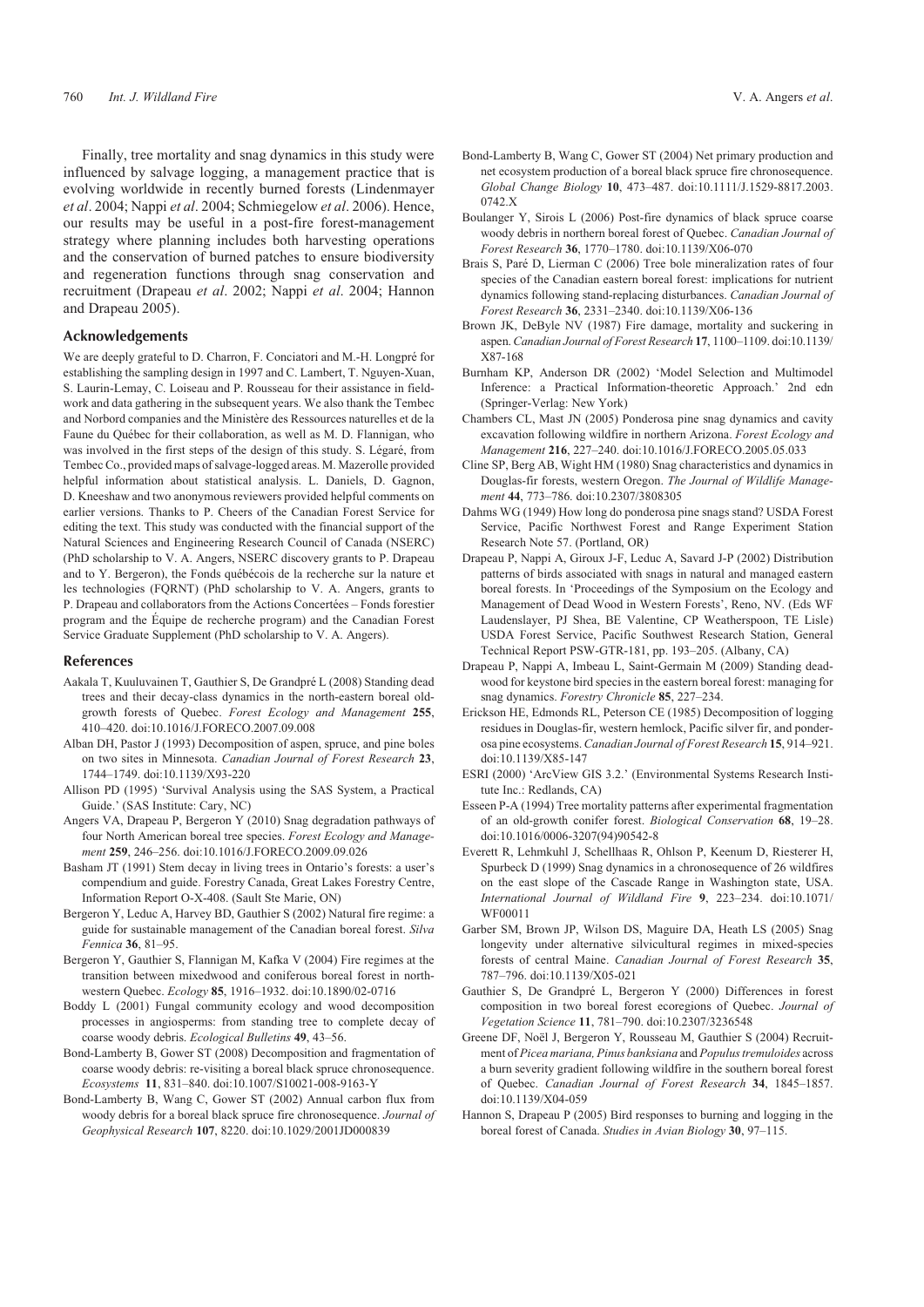- Harmon ME, Franklin JF, Swanson FJ, Sollins P, Gregory SV, Lattin JD, Anderson NH, Cline SP, Aumen NG, Sedell JR, Lienkaemper GW, Cromack K, Jr, Cummins KW (1986) Ecology of coarse woody debris in temperate ecosystems. *Advances in Ecological Research* **15**, 133–302. doi:10.1016/S0065-2504(08)60121-X
- Harper K, Lesieur D, Bergeron Y, Drapeau P (2004) Forest structure and composition at young fire and cut edges in black spruce boreal forest. *Canadian Journal of Forest Research* **34**, 289–302. doi:10.1139/ X03-279
- Harrington MG (1993) Predicting *Pinus ponderosa* mortality from dormant season and growing season fire injury.*International Journal of Wildland Fire* **3**, 65–72. doi:10.1071/WF9930065
- Hély C, Flannigan M, Bergeron Y (2003) Modelling tree mortality following wildfire in the south-eastern Canadian mixed-wood boreal forest. *Forest Science* **49**, 566–576.
- Huggard DJ (1999) Static life-table analysis of fall rates of subalpine fir snags. *Ecological Applications* **9**, 1009–1016. doi:10.1890/1051-0761 (1999)009[1009:SLTAOF]2.0.CO;2
- Jayen K (2004) Utilisation des cartes d'impact de feux pour estimer la sévérité des feux et rôle de la sévérité des feux dans le succès de la régénération en forêt boréale dans le nord-ouest du Québec. MS. thesis, Université du Québec à Montréal, Canada.
- Jessome JP (1977) Strength and related properties of woods grown in Canada. Eastern Forest Products Laboratory, Ottawa, Forestry Technical Report 21. (Ottawa, ON)
- Johnson EA (1992) 'Fire and Vegetation Dynamics Studies from the North American Boreal Forest.' Cambridge Studies in Ecology. (Cambridge University Press: Cambridge, UK)
- Johnson EA, Greene DF (1991) A method for studying dead bole dynamics in *Pinus contorta* var. *latifolia*–*Picea engelmannii* forests. *Journal of Vegetation Science* **2**, 523–530. doi:10.2307/3236034
- Kafka V, Gauthier S, Bergeron Y (2001) Fire impacts and crowning in the boreal forest: study of a large wildfire in western Quebec. *International Journal of Wildland Fire* **10**, 119–127. doi:10.1071/WF01012
- Kasischke ES (2000) Processes influencing carbon cycling in the North American boreal forest. In 'Fire, Climate Change and Carbon Cycling in the Boreal Forest', Ecological Studies, vol. 138. (Eds ES Kasischke, BJ Stocks) pp. 103–110. (Springer: New York)
- Keen FP (1929) How soon do yellow pine snags fall? *Journal of Forestry* **27**, 735–737.
- Keyser TL, Smith FW, Lentile LB, Shepperd WD (2006) Modeling post-fire mortality of ponderosa pine following a mixed-severity wildfire in the Black Hills: the role of tree morphology and direct fire effects. *Forest Science* **52**, 530–539.
- Kruys N, Jonsson BG, Ståhl G (2002) A stage-based matrix model for decayclass dynamics of woody debris. *Ecological Applications* **12**, 773–781. doi:10.1890/1051-0761(2002)012[0773:ASBMMF]2.0.CO;2
- Kushla JD, Ripple WJ (1997) The role of terrain in a fire mosaic of a temperate coniferous forest. *Forest Ecology and Management* **95**, 97–107. doi:10.1016/S0378-1127(97)82929-5
- Lee P (1998) Dynamics of snags in aspen-dominated midboreal forests. *Forest Ecology and Management* **105**, 263–272. doi:10.1016/S0378- 1127(97)00286-7
- Lindenmayer DB, Foster DR, Franklin JF, Hunter ML, Noss RF, Schmiegelow FA, Perry D (2004) Salvage harvesting policies after natural disturbance. *Science* **303**, 1303. doi:10.1126/SCIENCE.1093438
- Mäkinen H, Hynynen JSJ, Sievänen R (2006) Predicting the decomposition of Scots pine, Norway spruce, and birch stems in Finland. *Ecological Applications* **16**, 1865–1879. doi:10.1890/1051-0761(2006)016[1865: PTDOSP]2.0.CO;2
- Martin K, Aitken KEH, Wiebe KL (2004) Nest sites and nest webs for cavity-nesting communities in interior British Columbia, Canada: nest characteristics and niche partitioning. *The Condor* **106**, 5–19. doi:10.1650/7482
- Mascarúa López L, Harper KA, Drapeau P (2006) Edge influence on forest structure in large forest remnants, cutblock separators, and riparian buffers in managed black spruce forests. *Ecoscience* **13**, 226–233. doi:10.2980/I1195-6860-13-2-226.1
- Maser C, Anderson R, Cromack K, Jr, William JT, Martin RE (1979) Dead and down woody material. In 'Wildlife Habitats in Managed Forests, the Blue Mountains of Oregon and Washington'. (Ed. J Thomas) USDA Forest Service, Agriculture Handbook 553, pp. 78–95. (Washington, DC)
- Mitchell SJ (1995) The windthrow triangle: a relative windthrow hazard assessment procedure for forest managers. *Forestry Chronicle* **71**, 446–450.
- Morrison ML, Raphael MG (1993) Modeling the dynamics of snags. *Ecological Applications* **3**, 322–330. doi:10.2307/1941835
- Naesset E (1999) Decomposition rate constants of *Picea abies*logs in southeastern Norway. *Canadian Journal of Forest Research* **29**, 372–381. doi:10.1139/X99-005
- Nappi A (2009) Sélection d'habitat et démographie du pic à dos noir dans les forêts brûlées de la forêt boréale. PhD thesis, Université du Québec à Montréal, Canada.
- Nappi A, Drapeau P (2009) Reproductive success of the black-backed woodpecker (*Picoides arcticus*) in burned boreal forests: are burns source habitats? *Biological Conservation* **142**, 1381–1391. doi:10.1016/ J.BIOCON.2009.01.022
- Nappi A, Drapeau P, Savard J-PL (2004) Salvage logging after wildfire in the boreal forest: is it becoming a hot issue for wildlife? *Forestry Chronicle* **80**, 67–74.
- Nappi A, Drapeau P, St-Germain M, Angers VA (2010) Effect of fire severity on long-term occupancy of burned boreal conifer forests by saproxylic insects and wood-foraging birds. *International Journal of Wildland Fire* **19**, 500–511. doi:10.1071/WF08109
- Oliveras I, Gracia M, Moré G, Retana J (2009) Factors influencing the pattern of fire severities in a large wildfire under extreme meteorological conditions in the Mediterranean basin.*International Journal of Wildland Fire* **18**, 755–764. doi:10.1071/WF08070
- Panshin AJ, De Zeeuw C (1980) 'Textbook of Wood Technology.' 3rd edn (McGraw-Hill: New York)
- Passovoy MD, Fulé PZ (2006) Snag and woody debris dynamics following severe wildfires in northern Arizona ponderosa pine forests. *Forest Ecology and Management* **223**, 237–246. doi:10.1016/J.FORECO.2005. 11.016
- Payette S (1992) Fire as a controlling process in the North American boreal forest. In 'A System Analysis of the Global Boreal Forest'. (Eds HH Shugart, R Leemans, GB Bonan) pp. 144–169. (Cambridge University Press: Cambridge, UK)
- Rayner ADM, Boddy L (1988) 'Fungal Decomposition of Wood Its Biology and Ecology.' (Wiley: Chichester, UK)
- Ruel J-C (1995) Understanding windthrow: silvicultural implications. *Forestry Chronicle* **71**, 434–445.
- Russell RE, Saab VA, Dudley JG, Rotella JJ (2006) Snag longevity in relation to wildfire and post-fire salvage logging. *Forest Ecology and Management* **232**, 179–187. doi:10.1016/J.FORECO.2006.05.068
- Ryan KC, Peterson DL, Reinhardt ED (1988) Modeling long-term firecaused mortality of Douglas-fir. *Forest Science* **34**, 190–199.
- Saint-Germain M, Drapeau P, Hébert C (2004) Xylophagous insect species composition and patterns of substratum use on fire-killed black spruce in central Quebec. *Canadian Journal of Forest Research* **34**, 677–685. doi:10.1139/X03-235
- Saint-Germain M, Drapeau P, Buddle CM (2007) Host-use patterns of saproxylic phloeophagous and xylophagous Coleoptera adults and larvae along the decay gradient in standing dead black spruce and aspen. *Ecography* **30**, 737–748. doi:10.1111/J.2007.0906-7590.05080.X

SAS Institute Inc. (2002) SAS, Version 9.1. (SAS Institute Inc.: Cary, NC)

Schmiegelow FKA, Stepnisky DP, Stambaugh CA, Koivula M (2006) Reconciling salvage logging of boreal forests with a natural-disturbance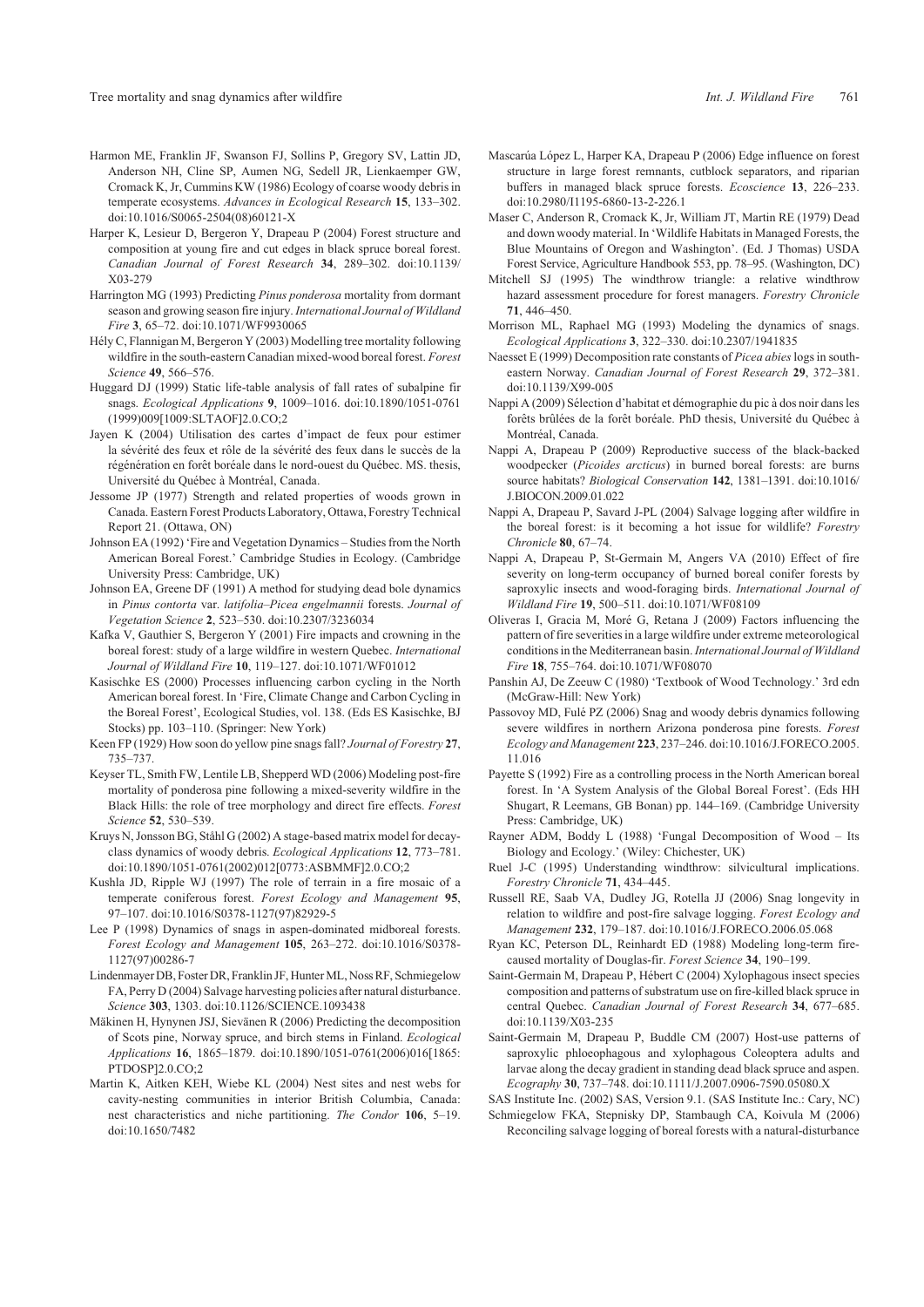management model. *Conservation Biology* **20**, 971–983. doi:10.1111/ J.1523-1739.2006.00496.X

- Smirnova E, Bergeron Y, Brais S, Granström A (2008) Post-fire root distribution of Scots pine in relation to fire behaviour. *Canadian Journal of Forest Research* **38**, 353–362. doi:10.1139/X07-127
- Smith VG, Watts M, James DF (1987) Mechanical stability of black spruce in the clay belt region of northern Ontario. *Canadian Journal of Forest Research* **17**, 1080–1091. doi:10.1139/X87-166
- Storaunet KO, Rolstad J (2002) Time since death and fall of Norway spruce logs on old-growth and selectively cut boreal forest. *Canadian Journal of Forest Research* **32**, 1801–1812. doi:10.1139/X02-105
- Taylor SL, MacLean DA (2007) Dead wood dynamics in declining balsam fir and spruce stands in New Brunswick, Canada. *Canadian Journal of Forest Research* **37**, 750–762. doi:10.1139/X06-272
- Tremblay G (1974) Géologie du quaternaire, région de Rouyn-Noranda et de l'Abitibi, comté Abitibi-est, Québec. Ministère des Richesses Naturelles, Rapport intérimaire. (Québec, Canada)
- Turner MG, Hargrove WW, Gardner RH, Romme WH (1994) Effects of fire on landscape heterogeneity in Yellowstone National Park, Wyoming. *Journal of Vegetation Science* **5**, 731–742. doi:10.2307/3235886
- Vanderwel MC, Caspersen JP,Woods ME (2006) Snag dynamics in partially harvested and unmanaged northern hardwood forests. *Canadian Journal of Forest Research* **36**, 2769–2779. doi:10.1139/X06-173
- Vanha-Majamaa I, Jalonen J (2001) Green tree retention in Fennoscandian forestry. *Scandinavian Journal of Forest Research* **16**, 79–90.
- Viereck LA, Johnston WF (1990) *Picea mariana* (Mill.) BSP black spruce. In 'Silvics of North America: vol. 1 Conifers'. (Eds RM Burns, BH Honkala) USDA Forest Service Agriculture Handbook 654, pp. 227–237. (Washington, DC)
- Vincent JS, Hardy L (1977) L'évolution et l'extinction des lacs glaciaires Barlow et Ojibway en territoire québécois. *Géographie Physique et Quaternaire* **31**, 357–372.
- Woodall CW, Grambsch PL, Thomas W, Moser WK (2005) Survival analysis for a large-scale forest health issue: Missouri oak decline. *Environmental Monitoring and Assessment* **108**, 295–307. doi:10.1007/ S10661-005-4330-5
- Yatskov M, Harmon ME, Krankina ON (2003) A chronosequence of wood decomposition in the boreal forests of Russia. *Canadian Journal of Forest Research* **33**, 1211–1226. doi:10.1139/X03-033